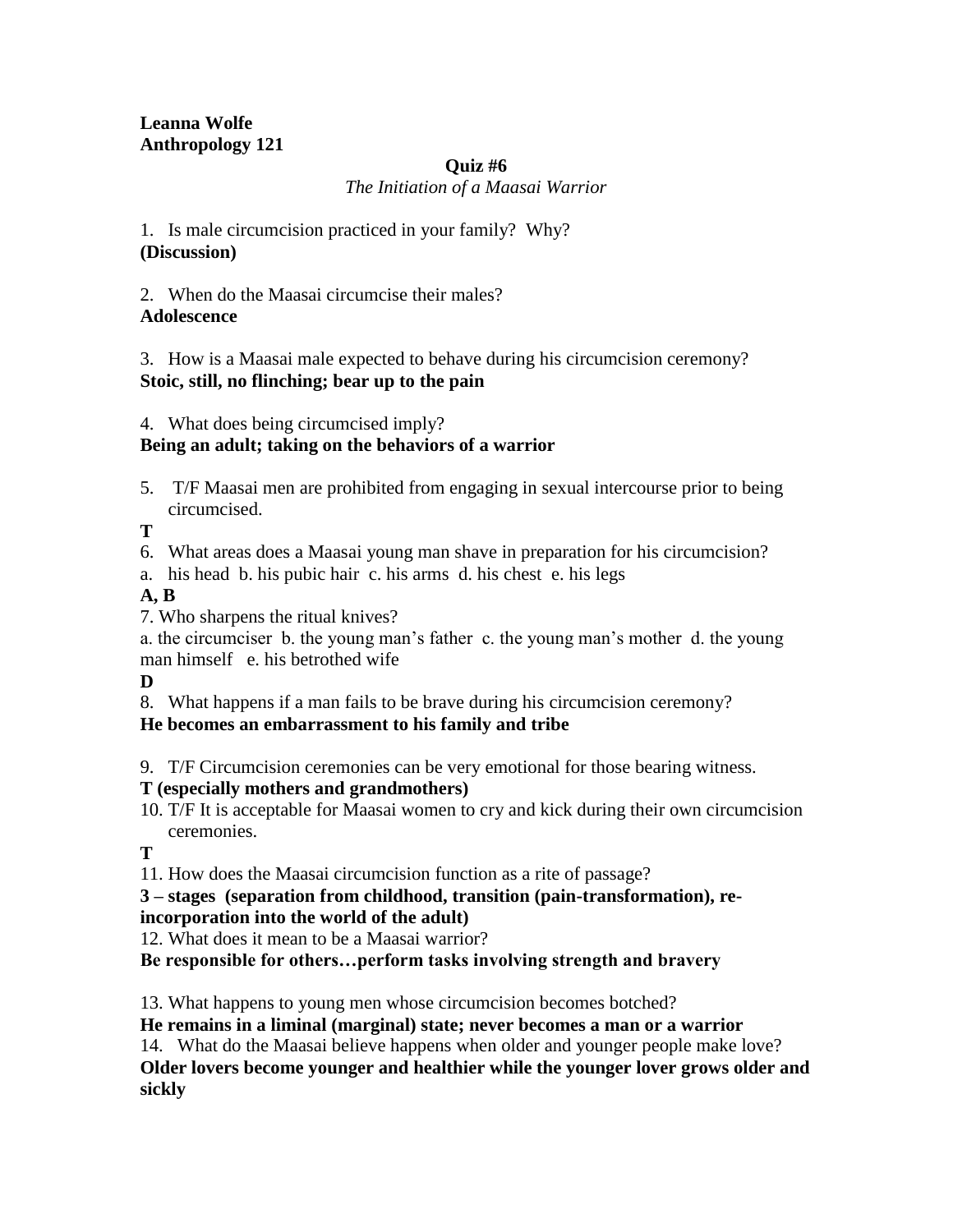1. T/F Female circumcision is the partial or total cutting away of the external female genitalia

**T**

2. What are the three basic types of female genital excision? **Clitoridectomy, Excision (of labia minora), Infibulation**

3. What is a clitoridectomy? What might be the male equivalent? **Amputation of the head of the clitoris; male equivalent would be removal of the corona, the head of the penis**

4. What does the infibulation procedure involve? What can be the health consequences of this procedure?

**Removal of the clitoris and the labia minora and sewing up the outer lips (labia majora) into a tight seam leaving just a small hole for urination. The procedure can lead to infections in the menstrual blood and urine can get backed up. Women who have this procedure may become sterile and have died from its consequences.**

5. T/F Infibulation can function to control female sexual behavior.

**T**

6. T/F In some cultures, a girl who is not circumcised is not considered marriageable.

**T – grandmothers have been concerned with this and enforce the procedure on their granddaughters.**

7. How is circumcision (both male and female) an identity marker and a rite of passage? **It is an identity markers in that different tribes/cultures impose different styles (e.g. excision, infibulation, etc.) and it's a rite of passage in that adult status (re: able to marry) is realized following the procedure for adolescents.**

8. Why might female circumcision be regarded as a ritualized form of child abuse? **Girls do not have informed consent; it is imposed on them with no choice to reject the procedure**

9. What is the World Health Organization's 1979 policy on female circumcision? **Governments should work to eliminate the practice**

10. When was the term Female Genital Mutilation (FGM) introduced?

**1994 at the International Conference on Population and Development in Cairo, Egypt**

11. At what age are clitoridectomies performed in Africa? **Ages 4-17**

12. Does male circumcision affect a man's sexual pleasure?

**Likely, it's difficult to study sensitivity in that there are few males who have experienced sexual intercourse prior to and then after circumcision. (Many are circumcised as infants or in cultures that prohibit intercourse prior to being circumscribed.)**